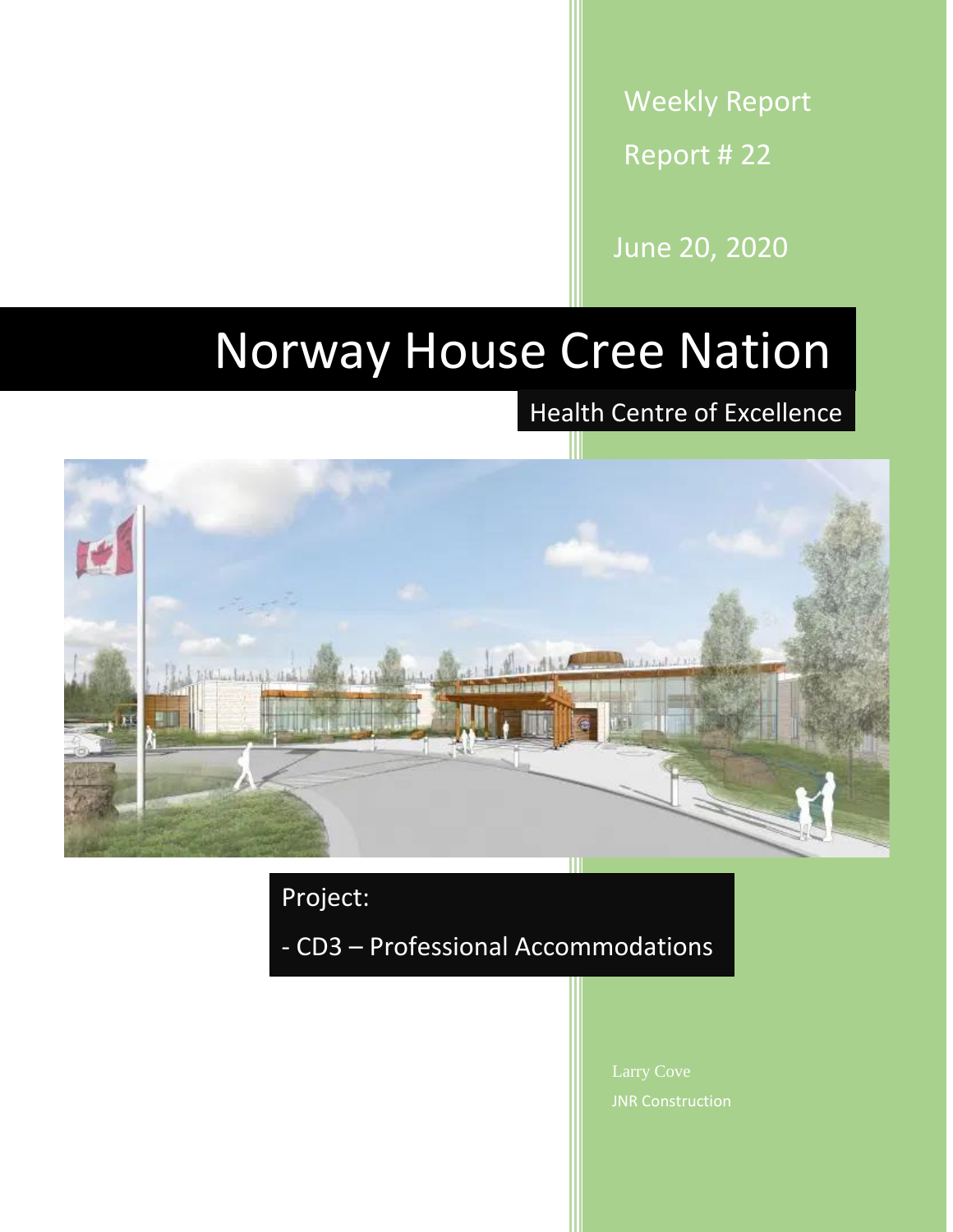

| <b>Project Name: Professional</b> |                            | Project Number: CD3-19015B |                        |  |
|-----------------------------------|----------------------------|----------------------------|------------------------|--|
| Accommodations                    |                            |                            |                        |  |
| <b>Safety Statistics</b>          |                            |                            |                        |  |
| <b>Description</b>                | <b>Previously Reported</b> | <b>This Period</b>         | <b>Project to Date</b> |  |
| Man Hours                         | 31453.25                   | 1037                       | 32490.25               |  |
| Sub trades                        | 1144                       | 0                          | 1144                   |  |
| <b>FLHAS</b>                      | 4000                       | 132                        | 4132                   |  |
| <b>First Aides</b>                | 12                         | 2                          | 14                     |  |
| Incidents                         | 9                          | 0                          | 9                      |  |
| Daily Covid-19                    | 725                        | 98                         | 823                    |  |
| Screenings                        |                            |                            |                        |  |
| <b>Quality/Engineering</b>        |                            |                            |                        |  |
| <b>Items</b>                      | <b>Submitted</b>           | <b>Resolved</b>            | <b>Outstanding</b>     |  |
| <b>RFIS</b>                       | 45                         | 44                         | 1                      |  |
| Shop Drawings                     | 57                         | 53                         | 4                      |  |
| <b>NCRs</b>                       | 1                          | 0                          | $\mathbf{1}$           |  |
|                                   |                            |                            |                        |  |

## **Outstanding Concerns:**

- o RFIs
	- o RFI 040 Exterior Entrance Slabs June 18/20
- o Shop Drawings
	- o SD 041 Resilient Flooring June 4/20
	- o SD 023 Rev 01 Electrical Lighting June 5/20
	- o SD 044 Hollow Metal Doors Frames and Hardware June 9/20
	- o SD 046 Water Closets WC-1 and WC-2 June 15/20
- o NCR's
	- o NCR 01 Elevator Shaft Wall Concrete Segregation May 20/20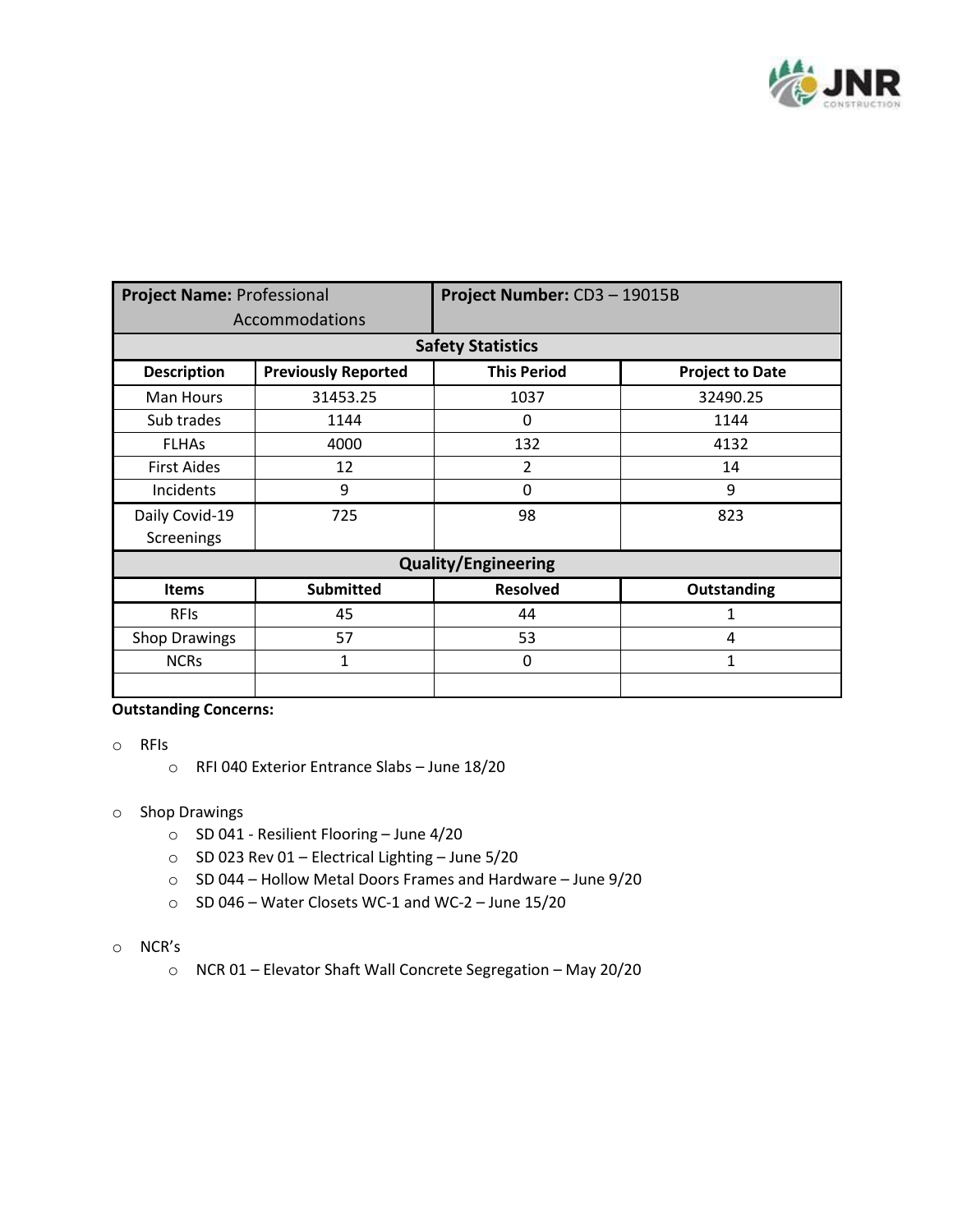

| <b>Completed This Period</b>     | <b>Comments or Concerns</b>                                                         |  |
|----------------------------------|-------------------------------------------------------------------------------------|--|
| Raise and install roof trusses - |                                                                                     |  |
| west and east wings              |                                                                                     |  |
| Construct and raise prefab       |                                                                                     |  |
| gable end sections               |                                                                                     |  |
| Prepare Mock-ups for Suite A1;   |                                                                                     |  |
| A3A and A2                       |                                                                                     |  |
|                                  |                                                                                     |  |
| <b>To Complete Next Period</b>   | To complete the following Period                                                    |  |
| Roof framing                     | Continue roof framing                                                               |  |
| Install roof trusses             |                                                                                     |  |
| Install roof sheathing           | Continue roof sheathing                                                             |  |
| Install fascia boards            | Continue fascia board install                                                       |  |
| Mechanical rough ins             | Roof bracing                                                                        |  |
|                                  | <b>Blocking wood walls</b>                                                          |  |
|                                  | Roofing (shingles)                                                                  |  |
|                                  | Dampproof and install cement board panels on<br>exterior of grade beam and backfill |  |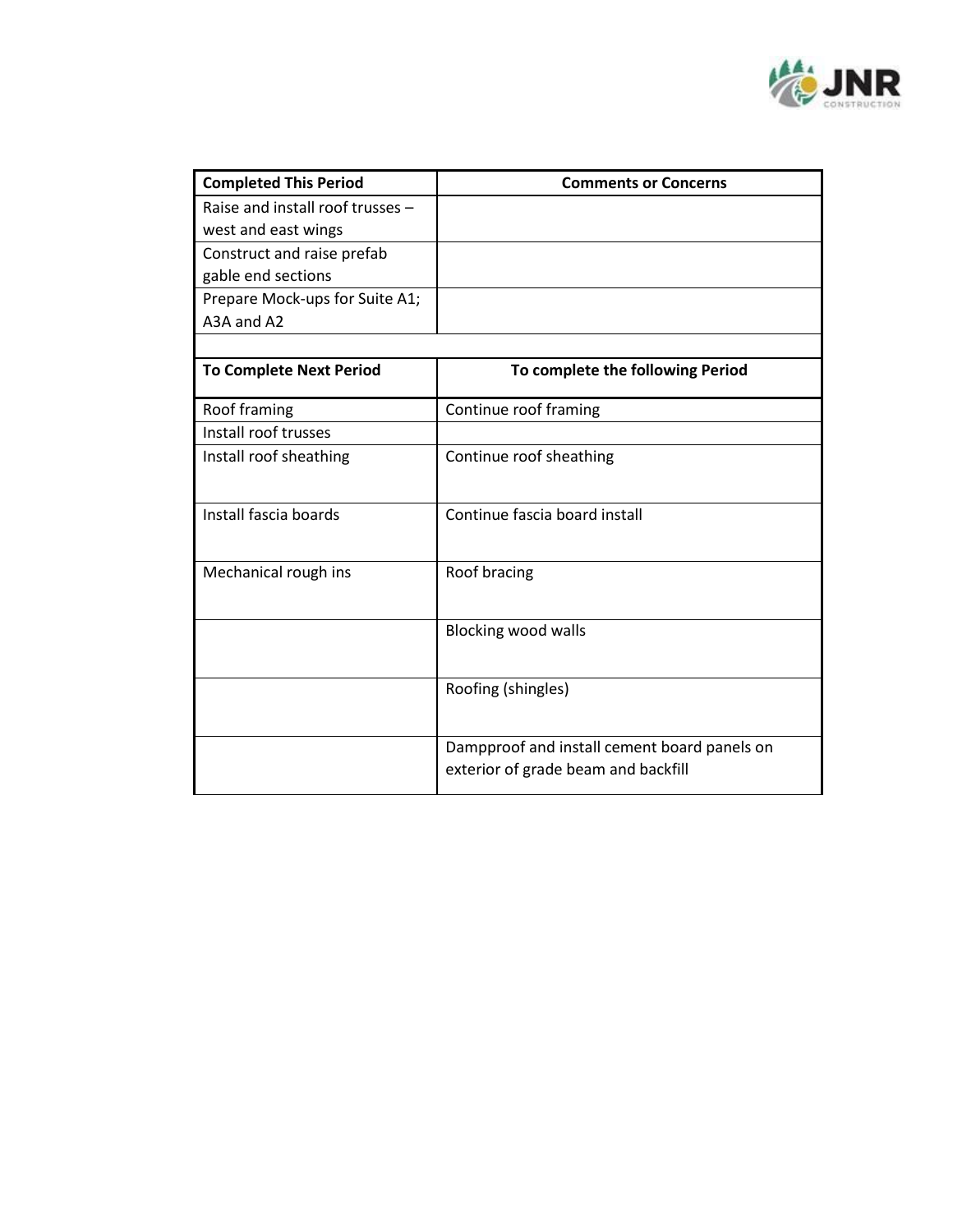

## **Progress Photos**



Exterior View – South West Side



Exterior View – South East Side



Roof Truss Install – West Wing **Roof Truss Install – East Wing** 

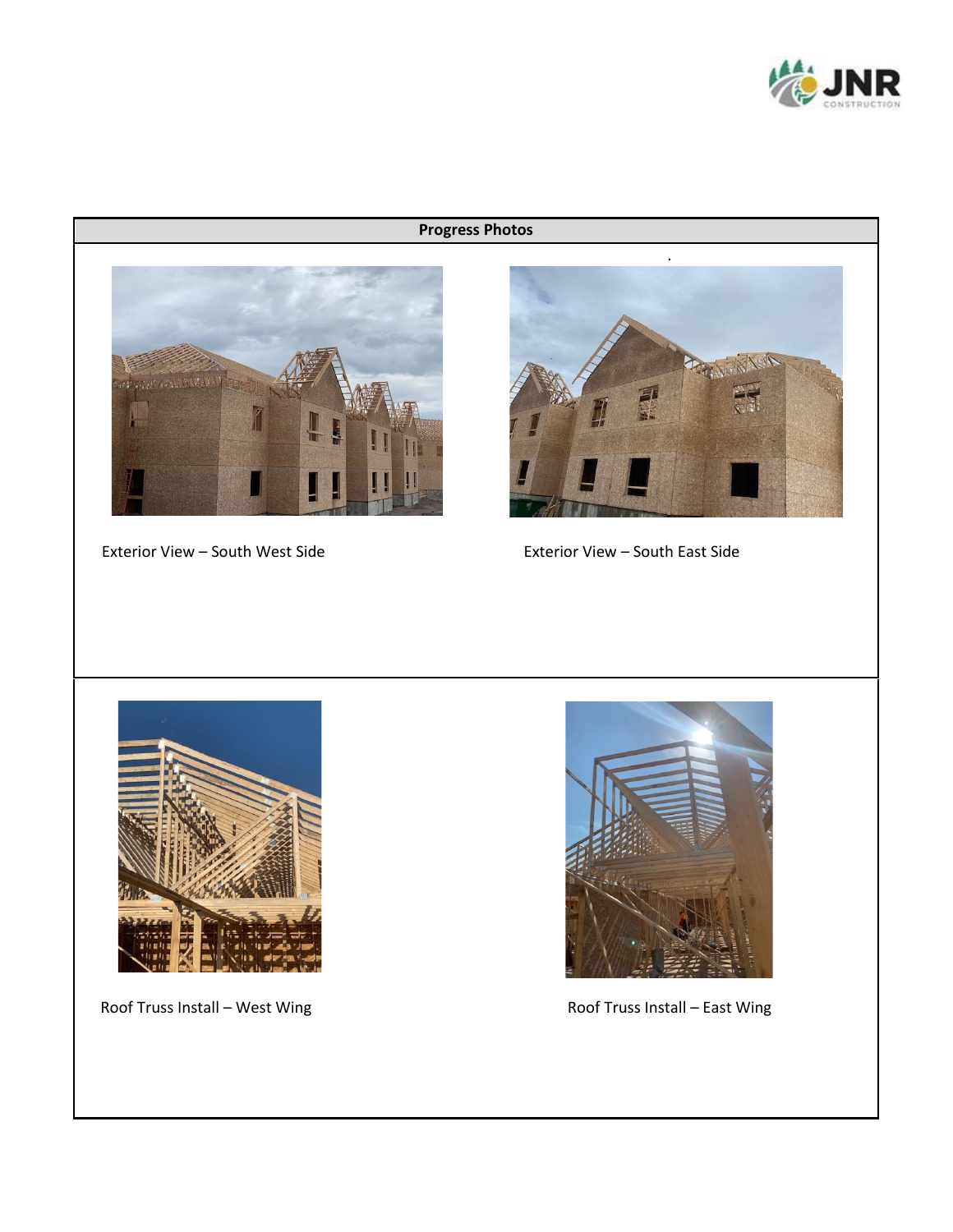

## **Progress Photos** Framing Gable End Section Raising Gable End Section Roof Truss Bracing Install **Roof Truss Install at Elevator Shaft**